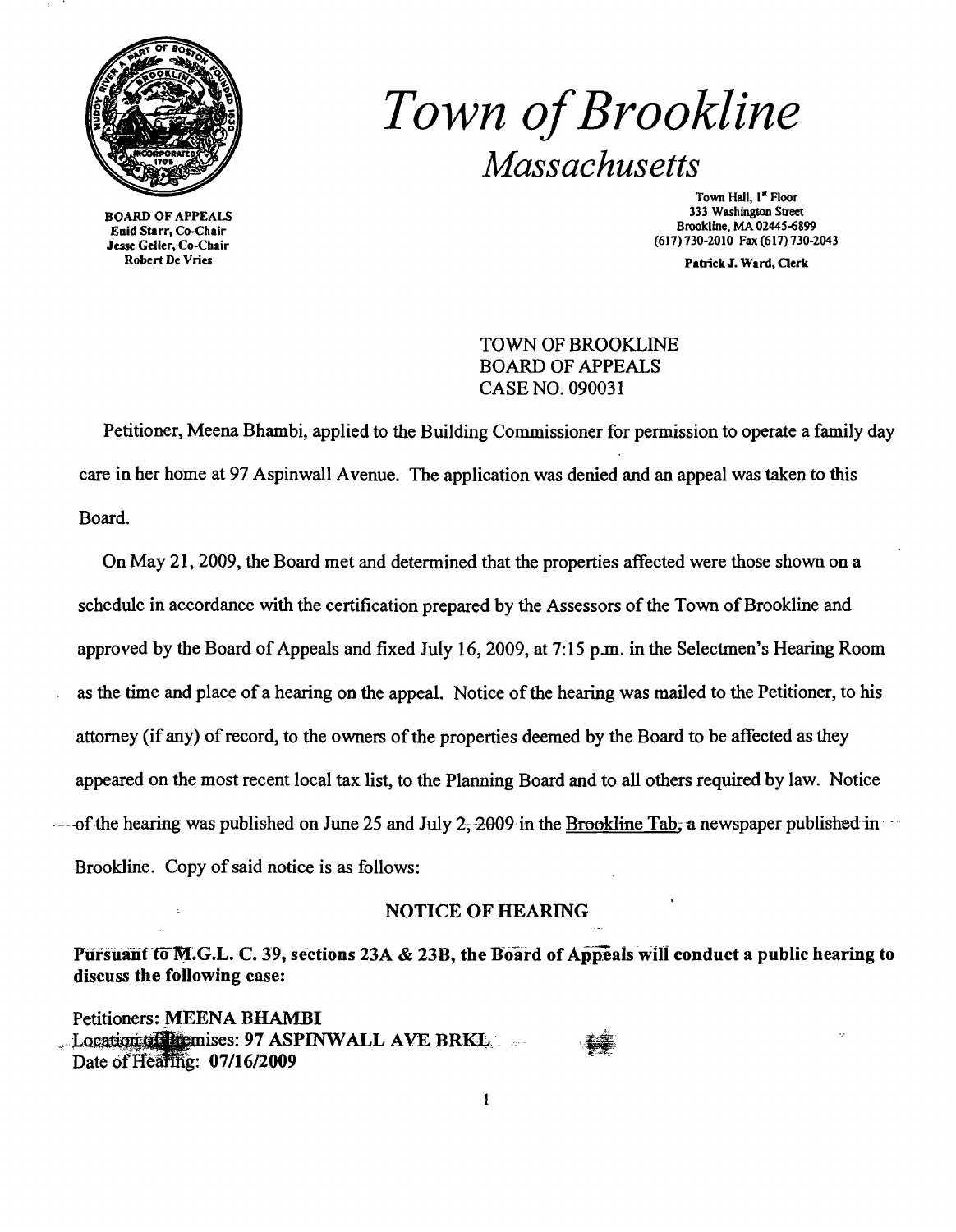Time of Hearing: 7:15 p.m. Place of Hearing: Selectmen's Hearing Room, 6th. floor

A public hearing will be held for a variance and/or special permit from:

Section 4.07, Use 15b; Special permit required of the Zoning By-Law to operate a family daycare in home at 97 ASPINWALL AVE BRKL.

Said Premise located in a T-5 (two family and attached single family) district.

*Hearings, once opened, may be continued by the Chair to a date and time certain. No further notice will be mailed to abutters or advertised in the TAB. Questions regarding whether a hearing has been continued, or the date and time ofany hearing may be directed to the Zoning Administrator at* 617-734-2134 *or check meeting calendar at:http://calendars.town.brookline.ma.usIMasterTownCalandarl?FormID=158.* 

The Town of Brookline does not discriminate on the basis of disability in admission to, access to, or *operations ofits programs, services or activities. Individuals who need auxiliary aidsfor effective communication in programs and services ofthe Town ofBrookline are invited to make their needs known to the ADA Coordinator, Stephen Bressler, Town ofBrookline,* 11 *Pierce Street, Brookline, MA 02445. Telephone:* (617) *730-2330; TDD* (617) *730-2327.* 

## Enid Starr Jesse Geller Robert De Vries

At the time and place specified in the notice, this Board held a public hearing. Present at the hearing

was Chairman, Mark Zuroff and board members Christina Wolfe and Rob DeVries. Ms. Bhambi

presented her case before the Board.

Background Information At the Fall 2008 Town Meeting, warrant article 14 was passed and subsequently approved by the Attorney General. Article 14 amended the Table of Use Regulations to include a new use, #15b, to allow large family day care homes for up to 10 children under the age of seven, or under the age of sixteen if there are children with special needs on site. Massachusetts General Law requires at least one approved assistant in large family home day cares. Use #15b allows large family home day cares by right in L, G, 0, and I zones; by special permit in SC, T, F, and M zones; and would prohibit them in S zones. The state is currently reviewing their daycare regulations and it is anticipated there will be some changes to the laws; therefore the current amendment has a June  $\frac{1}{2}2010$  sunset date. It is expected a revised version of the amendment, consistent with the new state laws, will be passed at Town Meeting prior to the sunset date. Any special permits granted to large family home daycares prior to the sunset date will remain valid after the revised amendment is adopted.

Ms. Bhambi described 97 Aspinwall as a two-family home on a lot that abuts the Billy Ward .  $\frac{1}{100}$ Playground. There is a driveway and a parking area behind the house with four spaces that is used for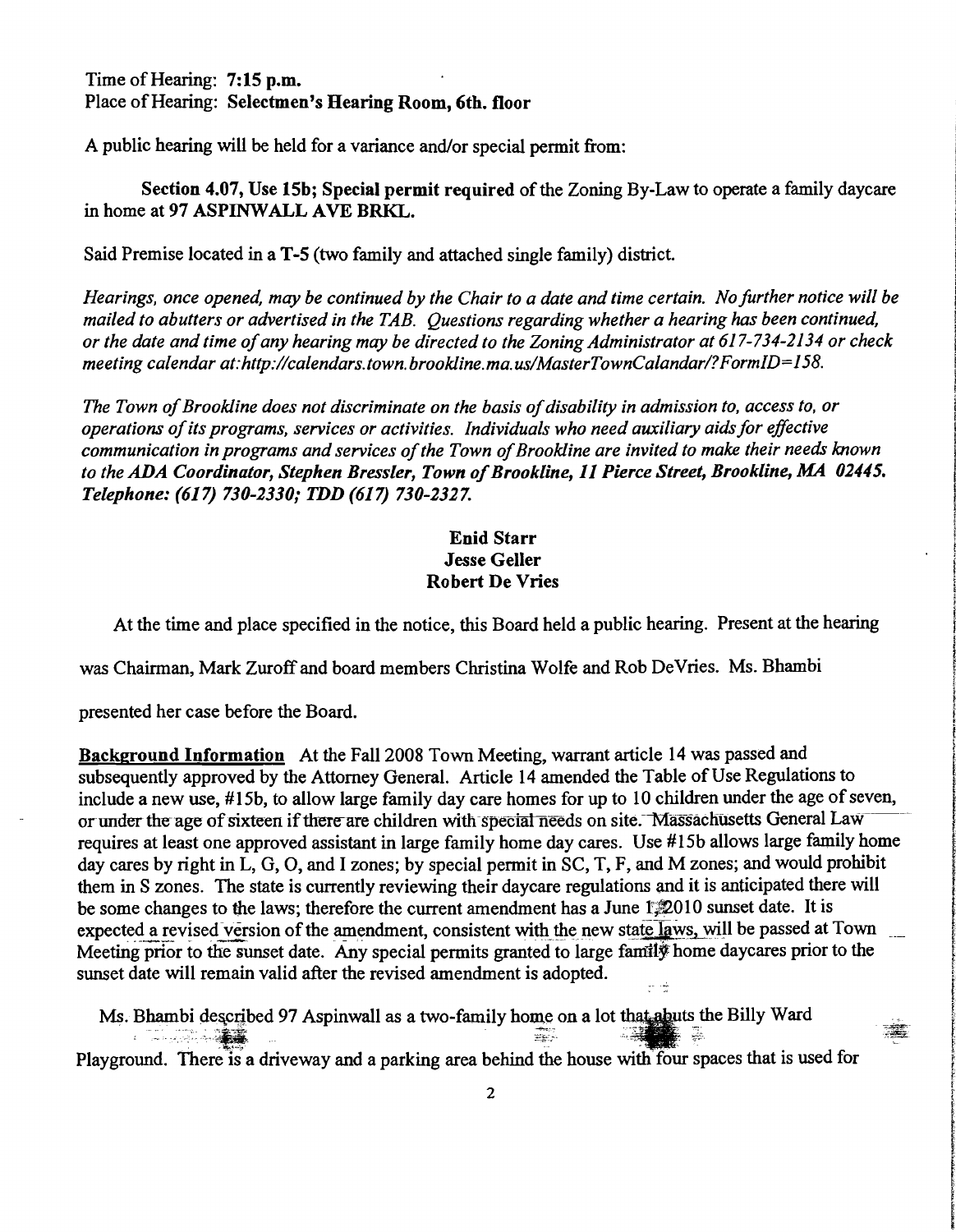drop-off and employee parking. The basement of the building is used exclusively for the daycare, with two residential units above it. The rest of the neighborhood is primarily two-family homes, with apartment buildings to the rear.

Ms. Bhambi said that she has been operating the "Loving and Caring Family Daycare" at this location for 26 years. The daycare is open Monday-Friday from 8:00 a.m. to 6:00 p.m. year round. The daycare serves 6-10 children ranging in age from 3 months to five years old, and there are no special needs children on site. She employs two certified teachers to work at the daycare. While the majority of parents walk their children to the daycare, there is one child who arrives by car and is picked up and dropped off in the parking area behind the house. Parents tend to congregate in the adjacent park for pick-up in the afternoon.

Chairman Zuroff asked the Building Commissioner whether the petitioners in the Day-Care relief cases actually had to own the property. Mr. Shepard responded that no, in fact several of the petitioners in these cases rent the unit in which they are living. He stated further that in all relevant cases, the signature of the owner is required and appears on the special permit/variance applications. Mr. Shepard noted that the relief, if granted, will run with the land as opposed to with the petitioner.

The Chairman asked whether anyone in the audience requested to speak in favor-of or against the proposal. No-one rose to speak.

The Building Commissioner, Michael Shepard delivered the findings of the Planning Department staff. He said that a special permit may be granted by the Board of Appeals to allow Large-Family Daycare Homes as an accessory use for up to ten children. Mr. Shepard also reported that the Planning Board was supportive of this proposal to legalize the large family daycare home at 97 AspinW11 Avenue. The state of the contract of the contract of the contract of the contract of the contract of the contract of the contract of the Planning Department had received several letters of support from parents whose children either attend or have attended the Loving and Caring Family Daycare, and stated they felt the daycare is an asset to the neighborhood. This dayour has operated for 26 years without complaint, has added the parking to support

3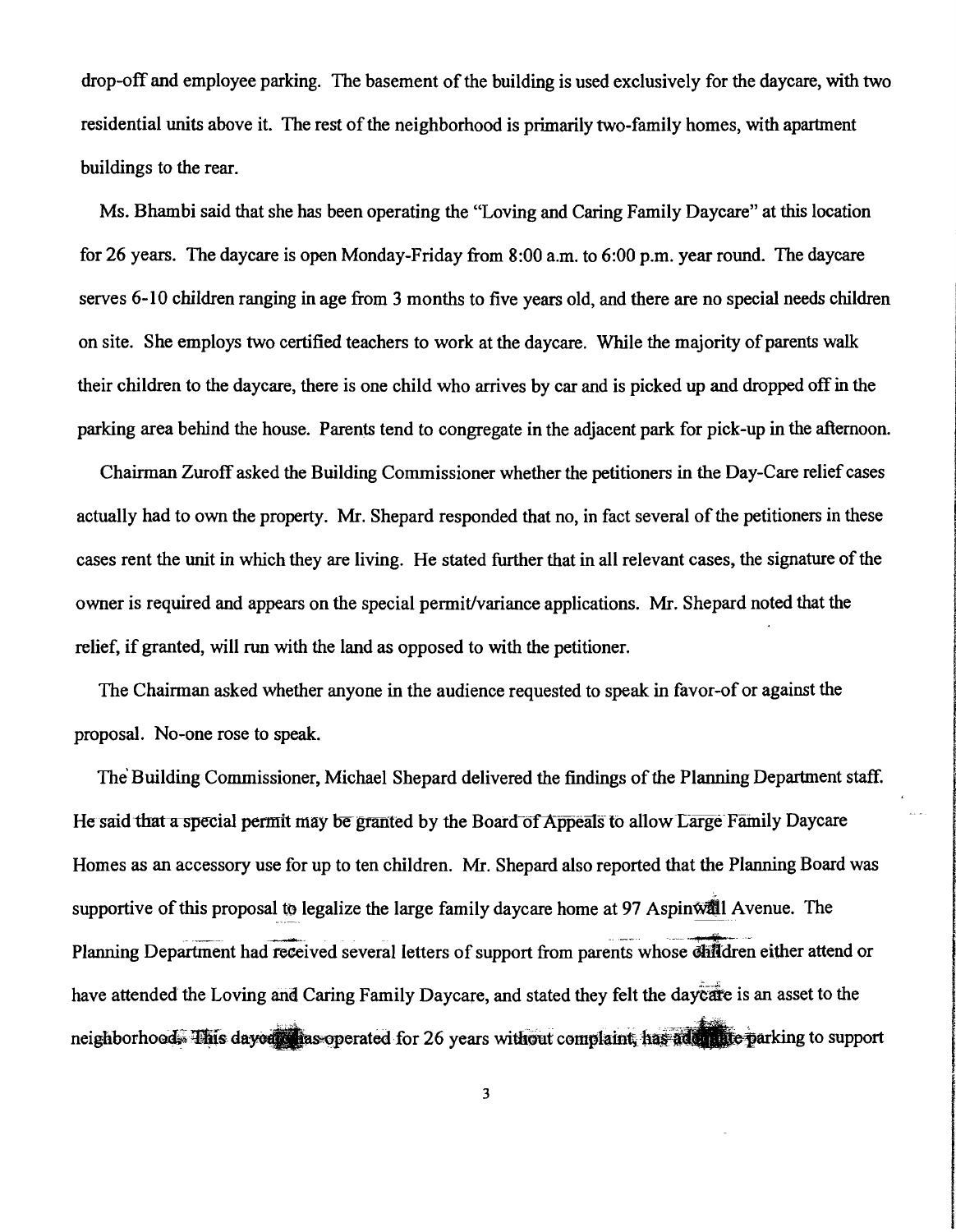a staggered pick-up and drop-off for children, and has excellent access to recreation. It is not believed this daycare has a detrimental impact on the neighborhood. Therefore, the Planning Board recommended approval of the special permit for the Large Family Daycare home for up to ten children as an accessory use subject to the following condition:

### 1. A parking diagram shall be submitted subject to the review and approval of the Assistant Director of Regulatory Planning.

Mr. Shepard then delivered the comments from the Building Department. He said that the petitioner has been extremely cooperative throughout the process. He said that there have been no complaints about the operation and stated that the Building Department enthusiastically supports the requested zoning relief. He suggested an additional condition relative to the recording of the decision should the requested relief be granted by the Board.

The Chair asked whether any members of the Board had any questions. Christina Wolfe inquired as to whether Ms. Bhambi owns the home and she responded that she does own the property and that the Day Care operation was conducted in the basement and she has a tenant on the first floor and she occupies the second floor. Board Member, Rob DeVries inquired about the parking plan that was submitted to the Planning Department. Mr. Shepard stated that the Planning Department may have had a hand in its preparation and he suspects the Planning staffwill insure all pertinent aspects ofthe plan are included on the required document. The Chairman stated that he had no objection to the granting of the requested relief in this case and his fellow Board Members agreed.

The Board, having deliberated on this matter and having considered the foregoing testimony, concludes that it is desirable to grant a Special Permit in accordance with Section 4.07 Use 15b, operation  $\frac{1}{\sqrt{2}}$  . The contract of the contract of the contract of the contract of the contract of the contract of the contract of the contract of the contract of the contract of the contract of the contract of the contract o of a large Family Daycare Home as an accessory use for up to ten children and makes the following findings pursuant to **Section 9.05:**<br>a. The specific site is an appropriate location for such a use, structure, or condition.

4